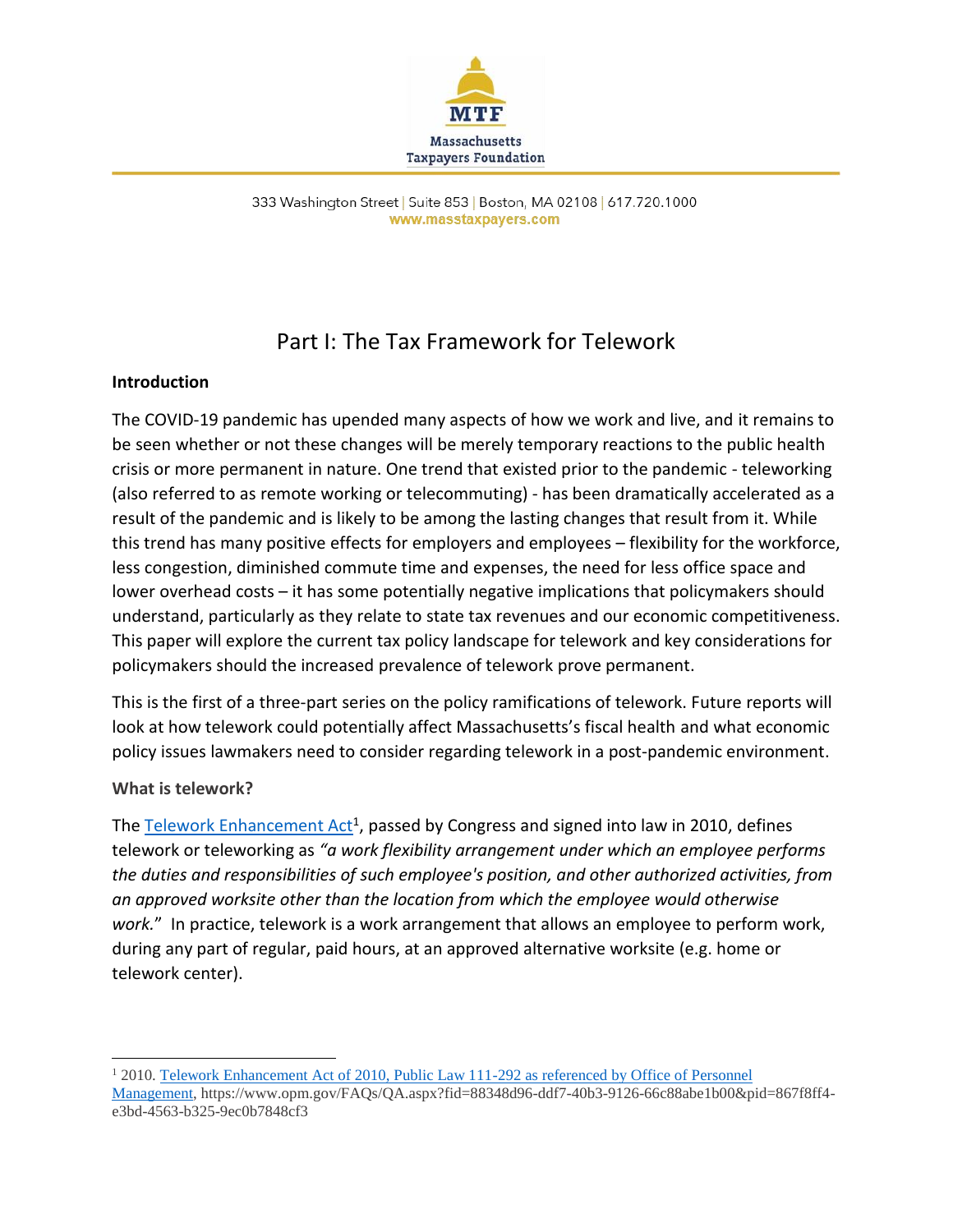In Massachusetts, the Executive Office of Administration and Finance has defined [telework](https://www.mass.gov/service-details/executive-branch-telework-policy#:~:text=Telework%20(also%20known%20as%20telecommuting):%20An%20alternative%20workplace,place%20other%20than%20their%20regularly%20assigned%20work%20location.)<sup>2</sup> for state employees quite simply as an alternative workplace arrangement that provides employees the opportunity to work at a place other than their regularly assigned work location.

Although the number of people teleworking in recent months has skyrocketed, the trend of employees working in one state and living in another is not a new phenomenon. Employers and their employees who work in multiple states have been grappling for years with the complicated web of different state laws concerning withholding and return filing requirements and other tax issues associated with remote working. In fact, a group of large employers formed the [Mobile Workforce Coalition](https://www.mobileworkforcecoalition.org/) over a decade ago to advocate for a uniform federal regulatory structure for taxing an increasingly mobile workforce. Despite bipartisan support in Congress for this concept, a bill has yet to be enacted, but there is renewed interest given the growing prevalence of remote working.

## **Growth of Telework**

 $\overline{\phantom{a}}$ 

COVID-19 necessitated the widespread adoption of telework for many employees who had not previously utilized it, greatly increasing and accelerating the telework trend. Massachusetts, like many states, declared a state of emergency in March 2020 in response to the pandemic. Businesses that did not provide essential services were ordered to cease in-person operations, and, as a result, many employers and their employees transitioned to working from home. This requirement jumpstarted the adoption of telework, accomplishing in months what otherwise would have taken decades to happen by some estimates.

Prior to the pandemic, about 7% of the U.S. workforce routinely worked from home<sup>3</sup>. That number has grown considerably. Many companies have been pleasantly surprised by the seamless transition to remote working without any loss in productivity. Employees have been pleased with the time and expense savings and the general flexibility and work-life balance that it provides. While there are many categories of jobs that cannot be performed remotely (healthcare, transportation, public safety, personal services), many of those who are able to do so are likely to continue to remain teleworking after the pandemic ends for at least some portion of the work week. 4

The United States Census Household Pulse Survey recently found that 48.6 percent of respondents reported that "they or a member of their household substituted some or all of their typical in-person work for telework over the last six months. That translates into some

https://www.mass.gov/service-details/executive-branch-telework-

<sup>&</sup>lt;sup>2</sup> Link to the Executive [Office of Administration's Human Resource department, telework policy](https://www.mass.gov/service-details/executive-branch-telework-policy#:~:text=Telework%20(also%20known%20as%20telecommuting):%20An%20alternative%20workplace,place%20other%20than%20their%20regularly%20assigned%20work%20location.)

policy#:~:text=Telework%20(also%20known%20as%20telecommuting):%20An%20alternative%20workplace,place %20other%20than%20their%20regularly%20assigned%20work%20location.

<sup>&</sup>lt;sup>3</sup> Per the World Economic Forum website: [\(weforum.org\)](https://www.weforum.org/agenda/2020/03/working-from-home-coronavirus-workers-future-of-work/)

<sup>4</sup> One in ten workers regularly commute to their office in downtown Boston, Boston Glove, Jon Chesto, February 2, 2021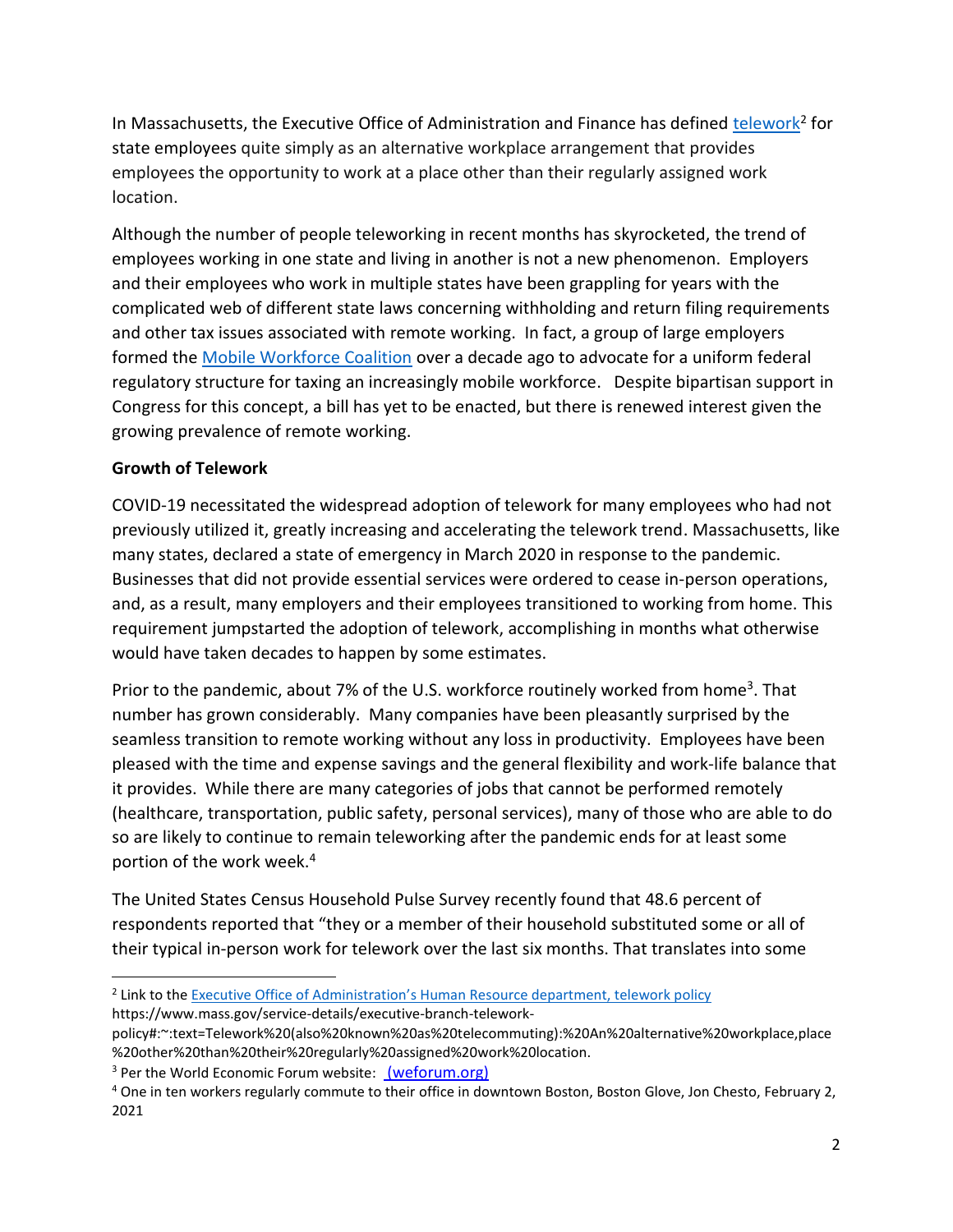2.47 million adult Massachusetts residents teleworking in the latter half of 2020.<sup>5</sup> This finding is supported by a December survey of 122 companies by the Massachusetts Competitive Partnership. Per the MACP data, 15 percent of the 130,306 employees of surveyed companies worked from home before the pandemic. In December, 78 percent or over 100,000 were working from home and employers anticipated that over 50 percent would continue to work remotely after COVID.

## **General tax framework for telework**

 $\overline{\phantom{a}}$ 

A key concept for purposes of understanding telework is what constitutes a "resident" versus a "non-resident" and what constitutes "place of work" as they are fundamental building blocks for establishing a state's authority to tax the income.

States have broad authority to tax their *residents* to provide for the public good. The vast majority of states (43 of the 50) exercise this authority by imposing an income tax; however, there is wide variation among the states in their approaches. The ability to tax nonresident income is far more restricted, as the US constitution strictly limits a state's authority to tax value earned outside its borders.

Massachusetts makes full use of its taxing authority by opting to tax all income of its residents from sources both *within* and *without* the state. Massachusetts taxes earned income, such as wages and salaries, and investment income, such as interest, dividends, and capital gains, but protects residents from being doubly taxed on income earned in another state. In contrast, Massachusetts only taxes nonresident income that is *derived from any trade or business, including employment*, *in the Commonwealth*. Determining whether or not employment occurred in the Commonwealth gets complicated in the current context of telework.

For taxpayers who live in one state and work in another, they could have a tax liability in both states. In order to avoid subjecting the same income to tax twice, most states provide a credit for taxes paid to another jurisdiction on income earned there.

For example, if you are a Massachusetts resident working in Rhode Island, Massachusetts would tax all of that income but provide you with a credit for the amount of taxes you paid to Rhode Island. Many states with an income tax use credits to offset the amount paid by taxpayers to another state on that income.

New Hampshire is one of the 7 states that does not tax income from wages. Therefore, New Hampshire offers no such offsetting income tax credit. To illustrate, a New Hampshire resident

<sup>5</sup> Census Household Pulse Survey, Covers 10 pulse surveys from Aug 31 – Jan 18.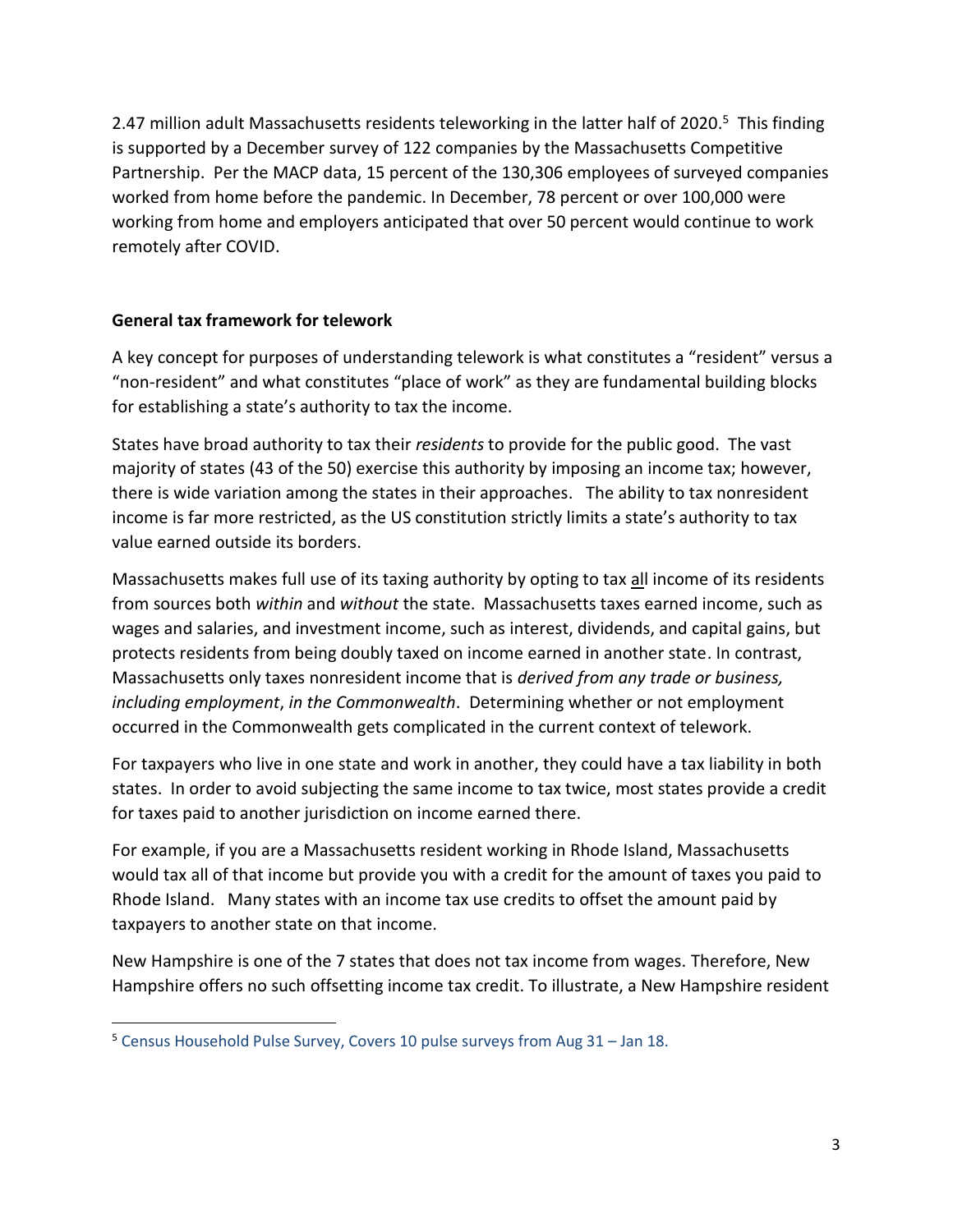who worked three days a week in Massachusetts prior to the pandemic would pay taxes on that portion of wages (60%) earned in the Commonwealth.

Conversely, a Massachusetts resident working in New Hampshire would not owe taxes on the income earned in NH since NH has the authority to tax that income but opts not to do so, but would owe taxes to Massachusetts on that income without an offsetting credit from New Hampshire.

Other states have gone a step further to ease the compliance burden on taxpayers by enacting reciprocity agreements. These interstate agreements simplify a taxpayer's reporting obligations. For example, Virginia and DC have a reciprocity agreement under which a taxpayer only incurs liability in the jurisdiction of domicile/place of residence. A person living in Virginia and working in DC can ignore the DC income tax laws as they are inapplicable.

Six states (Arkansas, Connecticut, Delaware, Nebraska, New York and Pennsylvania) have chosen a different method, enacting "convenience of the employer" sourcing rules that essentially tax a person where their office is located, whether or not they physically work at the office. This makes the withholding obligations of an employer straightforward but can subject individual taxpayers to different tax burdens than they would have had if the obligation was based on their physical location or domicile.

These different laws make fulfilling one's tax obligation difficult for individuals that work in more than one state and also add complexity for employers who must abide by the myriad of withholding requirements that apply to them.

## **Massachusetts Tax Treatment of Telework during the Pandemic**

 $\overline{a}$ 

Telework during the pandemic has further complicated the multistate income tax framework, both in terms of defining a resident and place of work. Because many people are not allowed to work from an employer site due to government restrictions, they are working remotely. Is that new location their place of work for taxing purposes or is it the place they worked prior to the pandemic? If someone is temporarily working remotely from a place that was neither their place of residence or prior work site, which state or states can claim authority to tax the income earned while there?

To offer much-needed guidance, the Massachusetts Department of Revenue recently issued [830 CMR 62.5A.3](https://www.mass.gov/regulations/830-CMR-625a3-massachusetts-source-income-of-non-residents-telecommuting-due-to-the-0) entitled "Massachusetts Source Income of Non-residents Telecommuting Due to the Pandemic" that subjects income earned by a nonresident to Massachusetts income tax during the COVID-19 state of emergency if the income was taxable by Massachusetts prior to the pandemic.<sup>6</sup> An undeniable element of the Massachusetts approach is to stabilize tax revenue during the pandemic.

 $6$  The regulation states "all compensation received from personal services performed by a non-resident who, immediately prior to the state of emergency was an employee engaged in performing such services in the pandemic and who, during such emergency is performing such services from a location outside of Massachusetts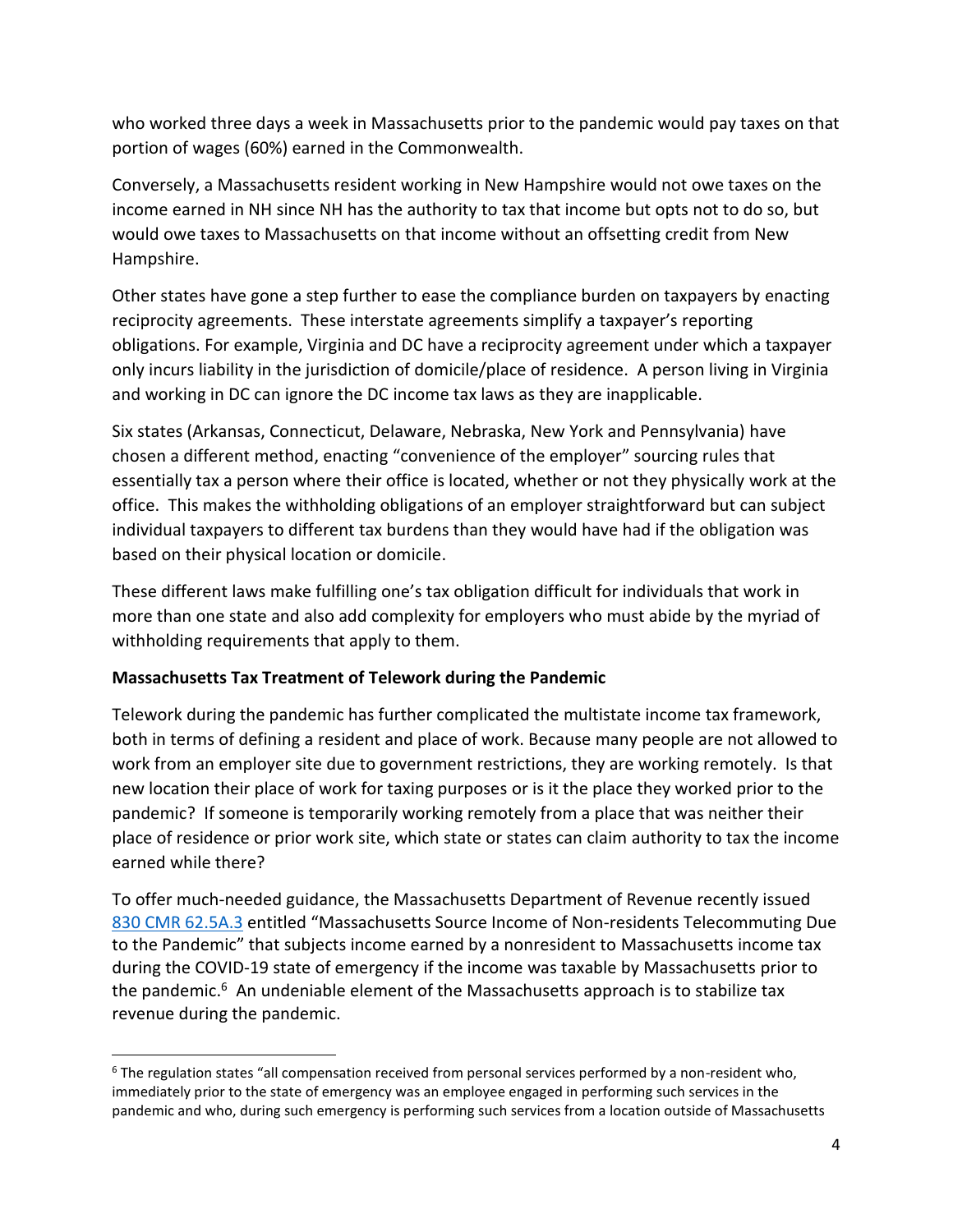Another key reason for adopting this regulation is to minimize disruption for Massachusetts taxpayers until the pandemic ends by providing certainty about the income's taxability. In other words, given all the pandemic-related challenges, a new taxing regime would not be one of them. What this means for non-residents is that if you worked in and paid taxes to the Commonwealth on that income prior to the pandemic, you are obligated to continue to do so, even though you may not have set foot in Massachusetts since March, so long as you are working remotely as a result of the pandemic.

While this approach makes sense from Massachusetts' perspective, as it preserves income tax revenues from nonresidents at pre-pandemic levels, New Hampshire views this regulation quite differently. In fact, NH has filed a lawsuit against the Commonwealth of Massachusetts, seeing this tax policy as an affront to its sovereignty and an attempt by Massachusetts to tax income earned entirely outside its borders.<sup>7</sup> As NH argues in its motion, more than 103,000 NH residents who work for a MA employer<sup>8</sup> are being required to pay taxes to the Commonwealth, even though they are not utilizing Massachusetts' roads, public safety and other such services as they once were. From NH policymakers' perspective, Massachusetts is trying to" balance its budget on the backs of hard-working Granite staters."<sup>9</sup>

New Hampshire asserts that the Massachusetts regulation is an affront to its sovereignty. New Hampshire residents' are paying taxes to MA on income arguably earned in New Hampshire when New Hampshire has deliberately chosen not to tax that income. While New Hampshire may be the most aggrieved, other states have joined in opposition to Massachusetts' assertion. Currently, 14 states have filed amicus briefs, and that number could grow.

## **Future Considerations**

 $\overline{\phantom{a}}$ 

The New Hampshire legal challenge illustrates the tensions that have arisen and will continue to rise among states as more individuals work remotely and each state wants to lay claim to those tax revenues. It also demonstrates how working remotely could be a tax trap for the unwary. Individuals must educate themselves on the potential tax obligations that they could face as a result of this physical change in location and what will be required of them to comply with states' varying filing obligations. For example, in order to make use of tax credits, a taxpayer may have to file returns in multiple states. Employers must also be knowledgeable about their employees' telework locations in order to comply with withholding obligations. This might require employers to impose reporting requirements on employees as to their whereabouts in order to be able to do so.

due solely to the Massachusetts COVID-19 state of emergency, will continue to be treated as Massachusetts source income subject to personal income tax under M.G. L. c 62 and personal income tax withholding."

<sup>7</sup> Motion for Leave to File Bill of Complaint in *State of New Hampshire v. Commonwealth of Massachusetts*, paragraph 44, page 13.

<sup>8</sup> U.S. Bureau of the Census, Longitudinal Employer Household Dynamics, 2017

<sup>9</sup> Motion for Leave to File Bill of Complaint in *State of New Hampshire v. Commonwealth of Massachusetts*, paragraph 44, page 13.